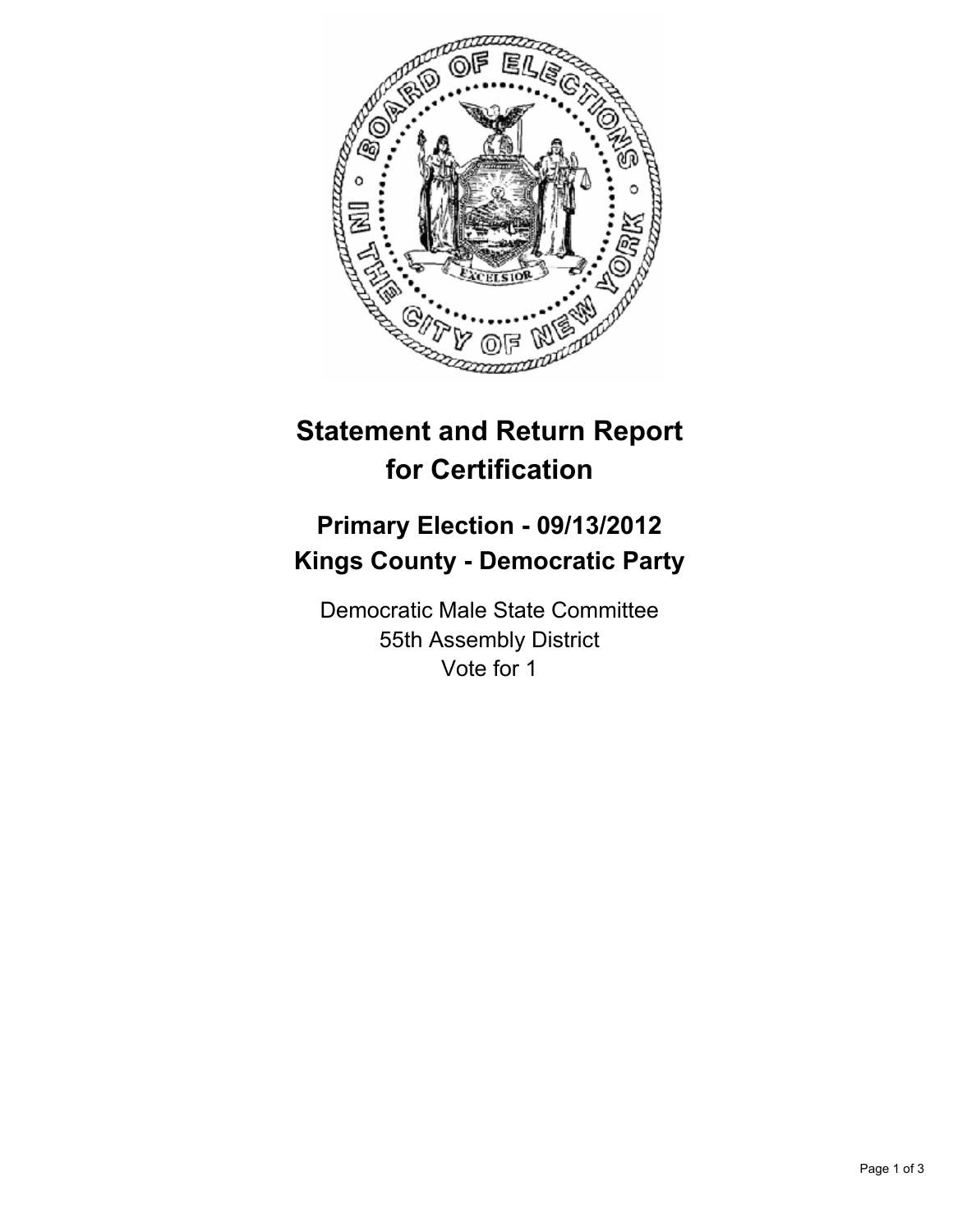

## **Assembly District 55**

| <b>PUBLIC COUNTER</b>                                    | 4,347          |
|----------------------------------------------------------|----------------|
| <b>EMERGENCY</b>                                         | 0              |
| ABSENTEE/MILITARY                                        | 99             |
| <b>FEDERAL</b>                                           | 0              |
| <b>SPECIAL PRESIDENTIAL</b>                              | $\mathbf{0}$   |
| <b>AFFIDAVIT</b>                                         | 145            |
| <b>Total Ballots</b>                                     | 4,591          |
| Less - Inapplicable Federal/Special Presidential Ballots | 0              |
| <b>Total Applicable Ballots</b>                          | 4,591          |
| WILLIAM F. BOYLAND JR.                                   | 2,181          |
| <b>LEONARD HATTER</b>                                    | 278            |
| DAVID R. MILLER IV                                       | 703            |
| <b>WESLEY B. HOPE</b>                                    | 515            |
| AL HERBERT (WRITE-IN)                                    | 1              |
| ANTHONY HERBERT (WRITE-IN)                               | $\overline{2}$ |
| CYRIL F. JOSEPH (WRITE-IN)                               | $\mathbf{1}$   |
| DIANE GORDON (WRITE-IN)                                  | $\mathbf{1}$   |
| EARL L WILLIAMS (WRITE-IN)                               | $\overline{c}$ |
| ISSAC CALDWELL (WRITE-IN)                                | $\mathbf{1}$   |
| JORGE CORTEZ (WRITE-IN)                                  | 1              |
| JUAN RODRIGUEZ (WRITE-IN)                                | $\mathbf{1}$   |
| KASEEM EDWARDS (WRITE-IN)                                | $\overline{2}$ |
| KENNY MCLEMORE (WRITE-IN)                                | $\overline{c}$ |
| NATHAN BRADLEY (WRITE-IN)                                | 3              |
| ROY ANTOINE (WRITE-IN)                                   | $\mathbf{1}$   |
| SHANTE BROWN (WRITE-IN)                                  | $\mathbf{1}$   |
| UNATTRIBUTABLE WRITE-IN (WRITE-IN)                       | 6              |
| <b>Total Votes</b>                                       | 3,702          |
| Unrecorded                                               | 889            |